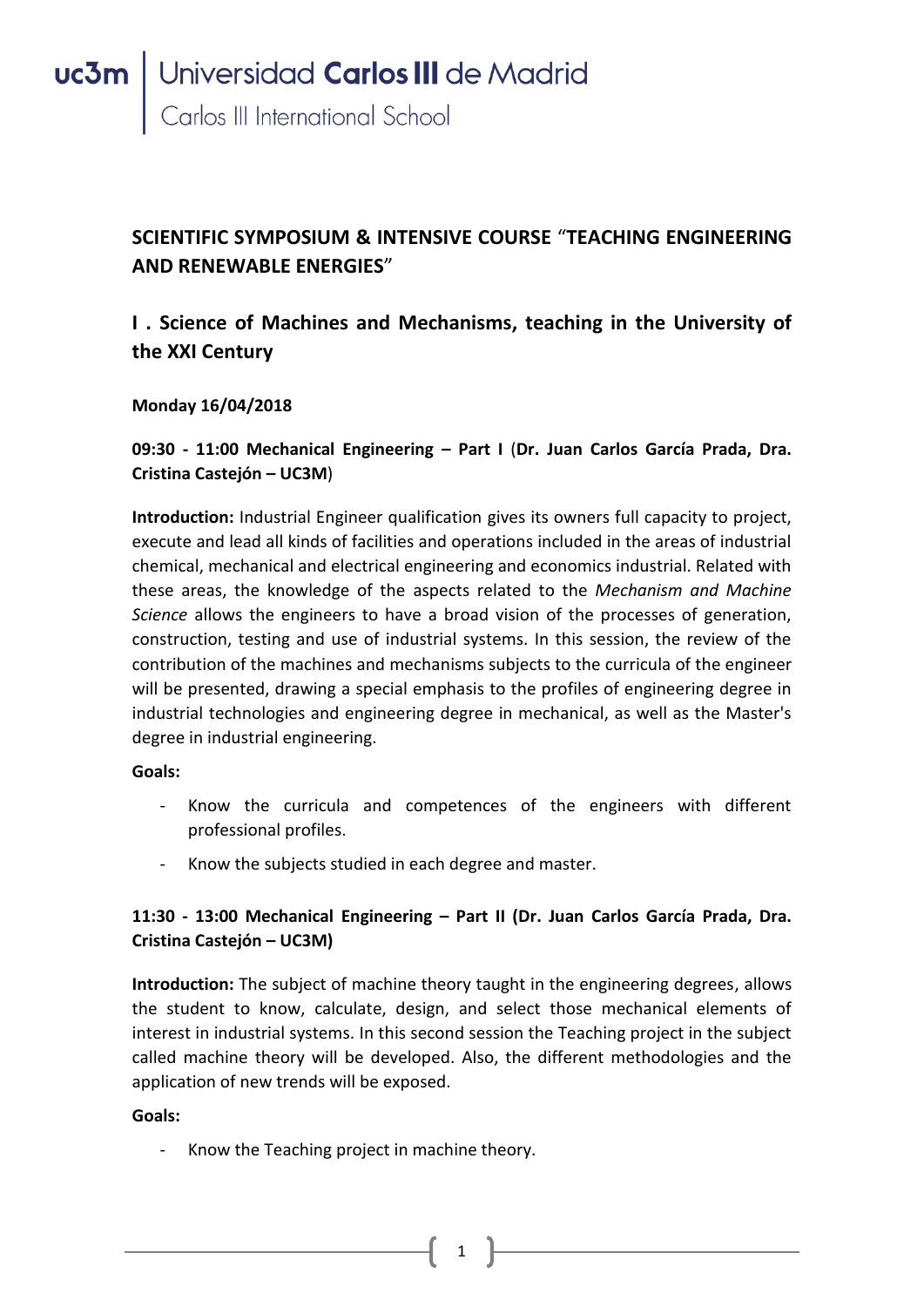Learn about the methodologies used to better understanding the contents of the Machine theory.

#### **Tuesday 17/04/2018**

### **9:00 - 10:30 Mechanical Engineering – Part III (Dr. Juan Carlos García Prada, Dra. Cristina Castejón – UC3M)**

**Introduction:** There are many associations related to the mechanism and machine science in different fields in order to promote the international collaboration in teaching and researching. In particular, the *International Federation for the Promotion of Mechanism and Machine Science* (IFToMM), the *Federación Iberoamericana de Ingeniería Mecánica* (FEIBIM, Ibero-American association) amongst other national associations. In this session the Organization and activities of the IFToMM will be presented.

#### **Activities:**

Campus life. Interaction of undergraduate and master's degree students with research laboratories and researchers / professors.

#### **11:00 - 12:30 Scientific Symposium - Round Table – Parte IV**

Presentation for three companies of engineering:

- INNOVA ENGINEERING, S.L. [\(https://energeting.net/\)](https://energeting.net/), Mr. David Olmeda (Engineering Leader)
- ARKITHERM, S.L., Mr. Joaquín Esperón (Project Leader)
- GEOTER GEOTHERMAL ENERGY, S.L., [\(http://geoter.es/\)](http://geoter.es/), Mr. Elías García Pereda (International Projects Leader)

2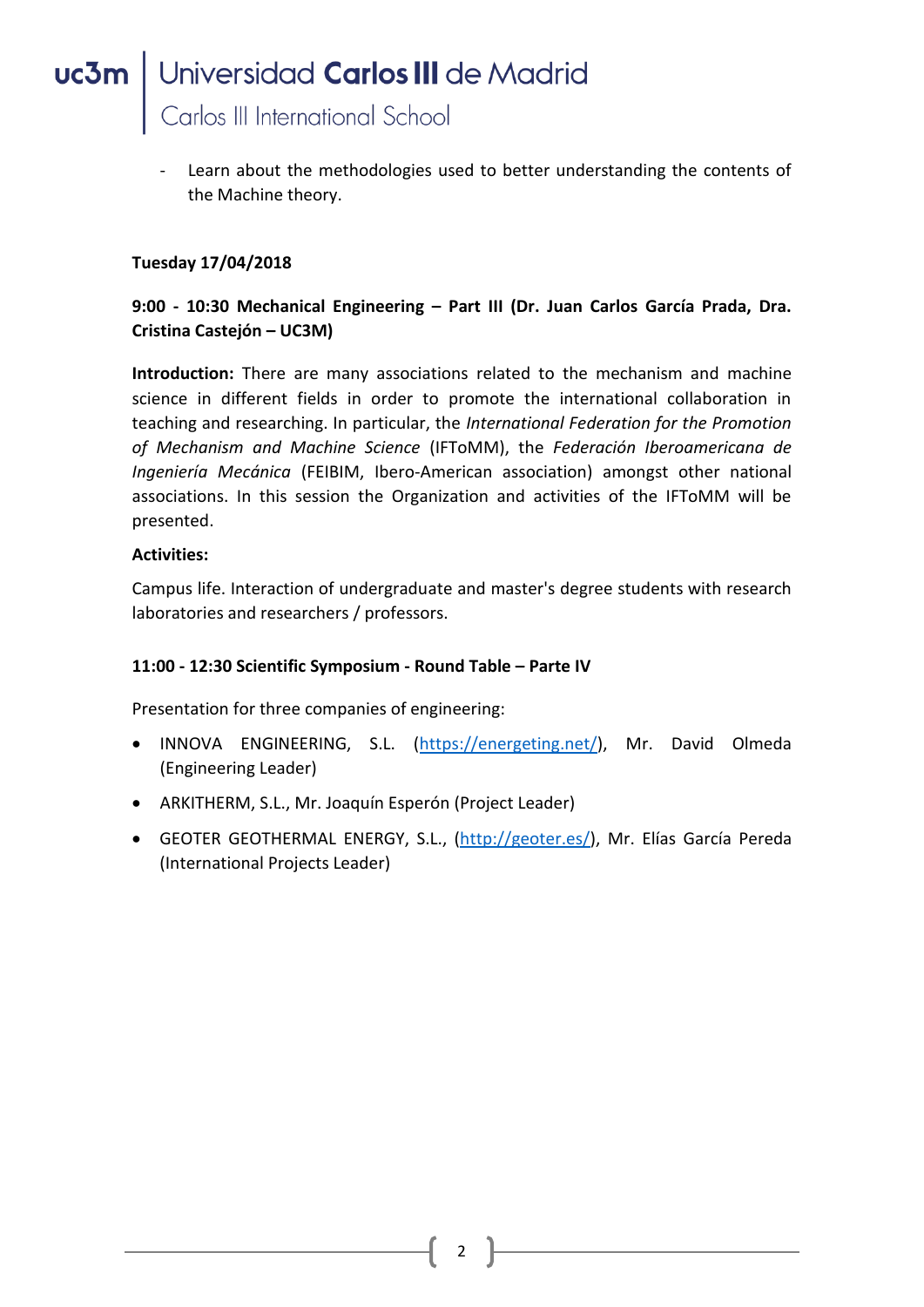### **II. Renewable Energies**

#### **Wednesday 18/04/2018**

#### **09:00 - 10:30 Solar Energy – Part I (Dra. Carolina Marugán –UC3M)**

The amount of sunlight striking the earth's surface (taking into account the atmospheric transmittance) is more than enough to provide the energy needs for the humankind. Even if we consider a 10% efficiency of sunlight-to-electricity (which is much lower than commercial pv panels and much lower than concentrating thermal systems) and 1% of the earth's surface, the sun's energy would be able to provide the global needs projected for the future years.

The goals of the 1<sup>st</sup> session include:

- Understanding the nature of Solar Radiation.
- $-$  Evaluating the heat transfer mechanisms relevant in Solar Energy.
- Identifying the different thermal concentrators (low temperature and medium-high temperature). Special attention will be given to Flat-plate collectors for air/water heating and to concentrating solar power systems (electricity conversion).

#### **11:00 - 12:30 Wind Energy (Dr. David Santos – UC3M)**

Wind power is now successfully competing with heavily subsidized incumbents across the globe, building new industries, creating hundreds of thousands of jobs and leading the way towards a clean energy future. We are well into a period of disruptive change, moving away from power systems cantered on a few large, polluting plants towards markets increasingly dominated by a range of widely distributed renewable energy sources. We need to get to a zero emissions power system well before 2050 if we are to meet our climate change and development goals." (GWEC Secretary General Steve Sawyer).

Wind power penetration levels continue to increase, led by Denmark pushing 40%, followed by Uruguay, Portugal and Ireland with well over 20%, Spain and Cyprus around 20%, Germany at 16%; and the big markets of China, the US and Canada get 4, 5.5, and 6% of their power from wind, respectively. Some forecast sees an annual market of about 75 GW by 2021, to bring cumulative installed capacity of over 800 GW by the end of 2021.

Attendees who successfully complete this course will be able:

- To summarize the history of modern wind turbines justifying the current technology development including, large onshore and offshore schemes.
- To understand the resource assessment process.

3